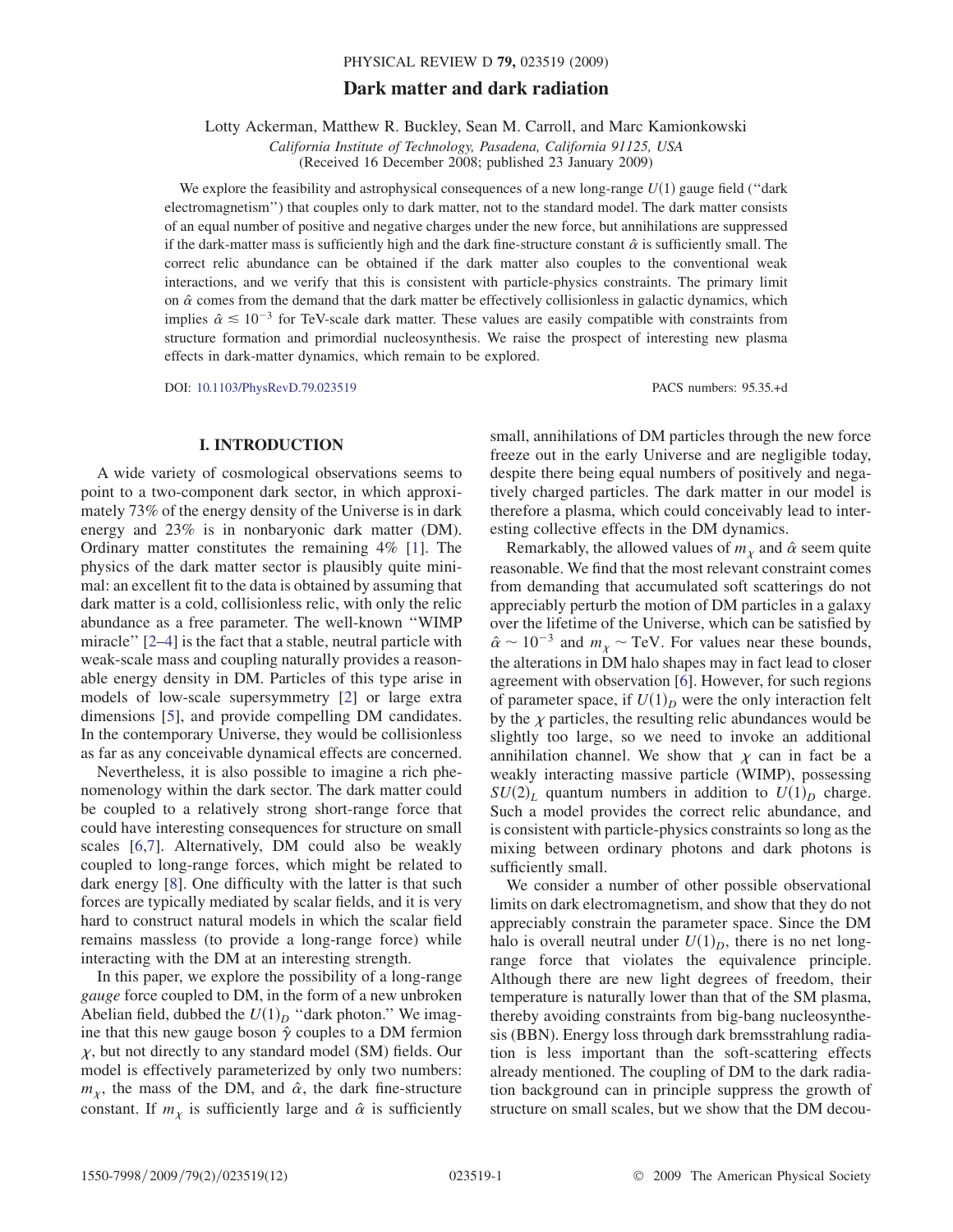ples from the dark radiation at an extremely high redshift. On the other hand, we find that there are plasma instabilities (e.g. the Weibel instability) that can potentially play an important role in the assembly of galactic halos; however, a detailed analysis of these effects is beyond the scope of this work.

The idea of an unbroken  $U(1)$  coupled to dark matter is not new.<sup>1</sup> De Rujula *et al.* [10] explored the possibility that dark matter was charged under conventional electromagnetism (see also [11–14]). Gubser and Peebles [15] considered structure formation in the presence of both scalar and gauge long-range forces, but concentrated on a region of parameter space in which the gauge fields were subdominant. References [16,17] considered several models for a hidden dark sector, including one manifestation in which the dark matter consists of heavy hidden-sector staus interacting via a copy of electromagnetism. The effect of dimension-6 operators containing a new  $U(1)$  gauge boson and SM fields was considered in Ref. [18], for models where the only fields in a hidden sector are charged under the new force. Additional models which contain unbroken Abelian gauge groups may be found, for example, in Refs. [19,20]. In this paper, we construct minimal models of dark matter coupled to a new unbroken  $U(1)_D$ , leaving the dark fine-structure constant and dark-matter mass as free parameters, and explore what regions of parameter space are consistent with astrophysical observations and what new phenomena might arise via the long-range gauge interaction.

In Sec. II, we introduce our notation for a minimal darkmatter sector including a new Abelian symmetry  $U(1)<sub>D</sub>$ . We then consider the bounds on the new dark parameters from successful thermal production of sufficient quantities of dark matter as well as requiring that BBN and cosmic microwave background (CMB) predictions remain unchanged. The restrictions of parameter space are closely related to those resulting from standard short-range WIMP dark matter. In Sec. III, we consider the effect of longrange interactions on DM particle interactions in the halos of galaxies. By requiring that our model not deviate too greatly from the predictions of collisionless DM, we find that the allowed regions of  $\hat{\alpha}/m_{\chi}$  parameter space from Sec. II are essentially excluded. In order to evade these constraints, Sec. IV describes an extended model, where the dark-matter candidate is charged under both  $SU(2)_L$ and the new  $U(1)_D$ . Additional effects of dark radiation are presented in Sec. V, and we conclude in Sec. VI.

We note that our model does not address the hierarchy problem, nor provide a high-energy completion to the SM. However, new gauge groups and hidden sectors may be generic results of many such high-energy theories (e.g. string and grand unified theories), and a WIMP coupled to an unbroken  $U(1)$  is certainly a plausible low-energy manifestation of such theories. The most important lesson of our model is that interesting physics might be lurking in the dark sector, and it is worthwhile to consider a variety of possible models and explore their consequences for astrophysics and particle physics.

# II. DARK RADIATION AND THE EARLY UNIVERSE

We postulate a new "dark" Abelian gauge group  $U(1)_D$ with gauge coupling constant  $\hat{g}$  and dark fine-structure constant  $\hat{\alpha} = \hat{g}^2/4\pi$ . In the simplest case, the dark-matter sector consists of a single particle  $\chi$  with  $U(1)_D$  charge of +1 and mass  $m_{\chi}$  along with its antiparticle  $\bar{\chi}$ . For definiteness, we take  $\chi$  to be a fermion, though our results are applicable to scalars as well. As the limits on new longrange forces on SM fields are very stringent, we assume that all the SM fields are neutral under  $U(1)_D$ . For the moment we take the  $\chi$  field to be a singlet under  $SU(3)_C \times$  $SU(2)_L \times U(1)_Y$ , a restriction that will be relaxed in Sec. IV. As a result, this extension of the SM is anomaly free. In this section, we will derive constraints on the mass  $m<sub>v</sub>$  and coupling  $\hat{\alpha}$  from the evolution of dark matter in the early Universe. Two considerations drive these constraints: the dark matter must provide the right relic abundance at thermal freeze-out, and the dark radiation from the  $U(1)<sub>D</sub>$ cannot contribute too greatly to relativistic degrees of freedom at BBN (a similar bound coming from the CMB also applies but is weaker).

The degrees of freedom in the dark sector are thus the heavy DM fermions  $\chi$  and massless dark photons  $\hat{\gamma}$ . The Lagrangian for the dark sector is

$$
\mathcal{L} = \bar{\chi}(i\rlap{/}D + m_{\chi})\chi - \frac{1}{4}\hat{F}_{\mu\nu}\hat{F}^{\mu\nu}.
$$
 (1)

Here  $D_{\mu} = \partial_{\mu} - i \hat{g} \hat{A}_{\mu}$  and  $\hat{F}_{\mu\nu}$  is the field-strength tensor for the dark photons. We assume that the mixing term  $c\hat{F}_{\mu\nu}F^{\mu\nu}$  is set to zero at some high scale (say the grand unified theory scale). This is a self-consistent choice, since if there is no mixing between the dark and visible sectors,  $c = 0$  is preserved by the renormalization group evolution. (In Sec. IV we argue that mixing is not generated by radiative corrections even when  $\chi$  carries  $SU(2)_L$  quantum numbers.) This choice allows us to bypass constraints on a new  $U(1)$  coming from mixing between the photon and dark photon, that is, "paraphotons" [11,21]. We have no  $a$ *priori* assumptions on the parameters  $m<sub>x</sub>$  and  $\hat{\alpha}$ , though as we shall see, it suffices to think of the former as  $\mathcal{O}(100-1000 \text{ GeV})$  and the latter  $\leq \mathcal{O}(10^{-2})$ .

We now follow the thermal history of the dark sector. Our analysis follows that of Ref. [17]; we rehearse it in a slightly simpler context here to illustrate how the results depend on our various assumptions. If the visible sector and the dark sector are decoupled from each other, they

<sup>&</sup>lt;sup>1</sup>Broken  $U(1)$  forces have, of course, also been considered; see e.g. Ref. [[9\]](#page-10-0)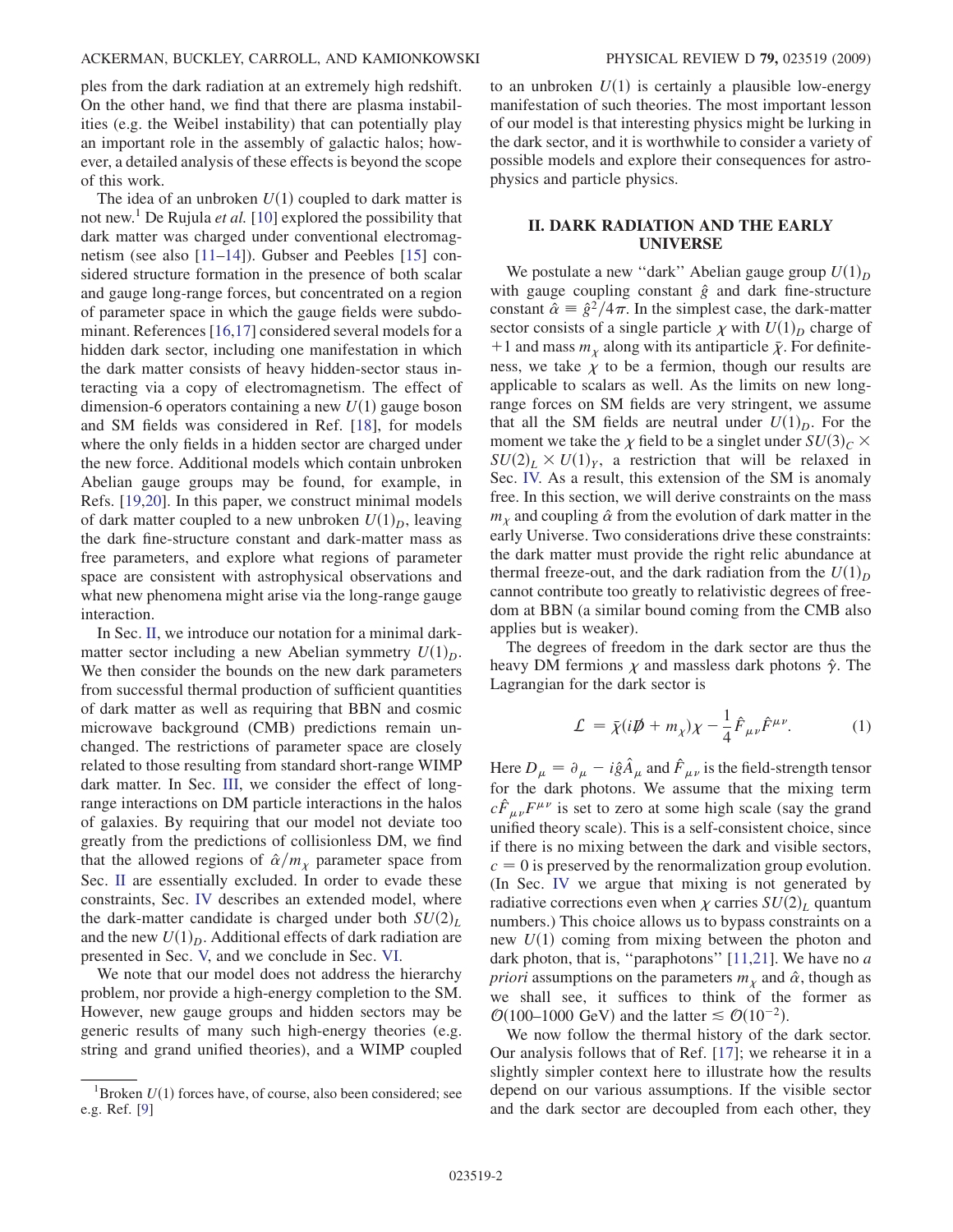#### <span id="page-2-0"></span>DARK MATTER AND DARK RADIATION PHYSICAL REVIEW D 79, 023519 (2009)

may have different temperatures, T and  $\hat{T}$ , respectively; rapid interactions between them would equilibrate these two values. After inflation, the two sectors could conceivably reheat to different temperatures, depending on the coupling of the inflaton to the various fields. Even if the temperatures are initially equal, once the two sectors decouple as the Universe expands and cools, entropy deposited from frozen-out degrees of freedom in one sector will generally prevent the dark temperature  $\hat{T}$  from tracking the visible sector temperature  $T$ . The ratio

$$
\xi = \hat{T}/T \tag{2}
$$

will depend on the spectrum of both sectors, and is itself a function of T.

As the temperature drops below a particle's mass, the associated degrees of freedom freeze-out and dump entropy into their respective sectors (dark or visible). This causes the temperature of that sector to decline more slowly than  $1/a$ , where a is the scale factor of the Universe. As the entropy density s of the visible sector and  $\hat{s}$  of the dark sector are individually conserved after decoupling, we must separately count the degrees of freedom in these two sectors. There are two definitions of degrees of freedom of interest to us:  $g_*$  and  $g_{*s}$ . The former is defined as

$$
g_* = \sum_{i=\text{bosons}} g_i \left(\frac{T_i}{T}\right)^4 + \frac{7}{8} \sum_{i=\text{fermions}} g_i \left(\frac{T_i}{T}\right)^4,\tag{3}
$$

and is used in calculation of the total relativistic energy density,  $\rho_R \propto g_* T^4$ . Here  $g_i$  is the number of degree of freedom for particle species  $i, T_i$  is the temperature of the thermal bath of species  $i$ , and  $T$  is the temperature of the photon bath. The sums run over all active degrees of freedom at temperature T. Separating out the visible fields,  $g_*$ can be written as

$$
g_* = g_{*vis} + \sum_{i=\text{bosons}} g_i \xi(T)^4 + \frac{7}{8} \sum_{i=\text{fermions}} g_i \xi(T)^4, \quad (4)
$$

where the sums now run over the dark particles. If we restrict the visible sector to the SM, then the term  $g_{\text{avis}}$  is 106.75 above the top mass, dropping gradually to  $\sim$  60 at  $T = \Lambda_{\text{QCD}}$ . Between 100 MeV  $\gtrsim T \gtrsim 1$  MeV,  $g_{\text{*vis}} =$ 10:75 and drops again to 3.36 in the present day. (See e.g. Ref. [22] for more detail.)

Similarly, the total entropy density  $s_{\text{tot}}$  (a conserved quantity) at a photon temperature  $T$  is proportional to  $g_{\ast S}T^3$ , where

$$
g_{\ast S} = \sum_{i=\text{bosons}} g_i \left(\frac{T_i}{T}\right)^3 + \frac{7}{8} \sum_{i=\text{fermions}} g_i \left(\frac{T_i}{T}\right)^3 \tag{5}
$$

$$
= g_{*S, vis} + \sum_{i = \text{bosons}} g_i \xi(T)^3 + \frac{7}{8} \sum_{i = \text{fermions}} g_i \xi(T)^3. \tag{6}
$$

Prior to neutrino decoupling, all the relativistic standard

model degrees of freedom are in thermal equilibrium at a common temperature. Thus, before  $T \sim 1$  MeV when neutrinos decouple, we have  $g_{\text{*vis}} = g_{\text{*S,vis}}$ . Furthermore, we may split the dark  $g_{\ast S}$  into heavy and light degrees of freedom:  $g_{\text{heavy}}$  and  $g_{\text{light}}$ , where the heavy degrees of freedom are nonrelativistic at BBN. We are interested in the number of degrees of freedom at BBN  $(T \sim 1 \text{ MeV})$ because formation of the experimentally observed ratios of nuclei is very sensitive to the expansion of the Universe at that time, which is related to the energy density of radiation through the Friedmann equation. From this, a bound on the number of relativistic degrees of freedom can be derived [17].

Using the separate conservation of the visible and dark sector entropy and the previous definitions, we see that at BBN

$$
\frac{g_{\text{light}}\xi(T_{\text{BBN}})^3}{(g_{\text{heavy}} + g_{\text{light}})\xi(T_{\text{RH}})^3} = \frac{g_{\text{*vis}}(T_{\text{BBN}})}{g_{\text{*vis}}(T_{\text{RH}})}.
$$
(7)

Here we have set  $g_{\rm *S,vis} = g_{\rm *vis}$  [recall that  $g_{\rm *vis}(T_{\rm BBN}) =$ 10:75]. The BBN bound on relativistic degrees of freedom is usually stated in terms of number of light neutrino species in thermal equilibrium at the time  $N_{\nu} = 3.24 \pm$ 1.2 [23]. Here the error bars correspond to  $2\sigma$  (95% confidence). Therefore, assuming three light neutrino species in the visible sector, if the dark sector is not to violate this bound, we must require

$$
g_{\text{light}}\xi(T_{\text{BBN}})^4 = \frac{7}{8} \times 2 \times (N_{\nu} - 3)
$$
  
\n
$$
\leq 2.52(95\% \text{ confidence}).
$$
 (8)

Combining Eqs. (7) and (8), we find that

$$
g_{\text{light}} \left[ \frac{g_{\text{heavy}} + g_{\text{light}}}{g_{\text{light}}} \frac{10.75}{g_{\text{*vis}}(T_{\text{RH}})} \right]^{4/3} \xi (T_{\text{RH}})^4
$$
  

$$
\leq 2.52(95\% \text{ confidence}). \tag{9}
$$

Since the high-energy completion of the visible sector must at minimum include the SM fields  $g_{\text{*vis}}(T_{\text{RH}}) \ge 106.75$ , a bound on the dark sector  $g_{\text{light}}$  and  $g_{\text{heavy}}$  can be derived for a fixed value of  $\xi(T_{\rm RH})$  (see Fig. [1\)](#page-3-0). Increasing the number of visible sector degrees of freedom at high temperatures [(for example to that of the minimal supersymmetric standard model (MSSM)] relaxes this bound.

In the case of  $\xi(T_{\text{RH}}) = 1$ , we see that the minimal model of the dark sector (only heavy  $\chi/\bar{\chi}$  and light  $\hat{\gamma}$ ) is safely included. Because of the fourth power of  $\xi$  entering into Eq. (9), if the minimal dark sector is not to be ruled out, we find  $\xi(T_{\text{RH}}) \leq 1.4(1.7)$  for the SM(MSSM) particle content. A similar bound on relativistic degrees of freedom can be derived from the cosmic microwave background, but provides a weaker  $2\sigma$  exclusion limit [17,24].

We now turn to bounds on the coupling  $\hat{\alpha}$  and darkmatter mass  $m<sub>x</sub>$  coming from the dark-matter abundance.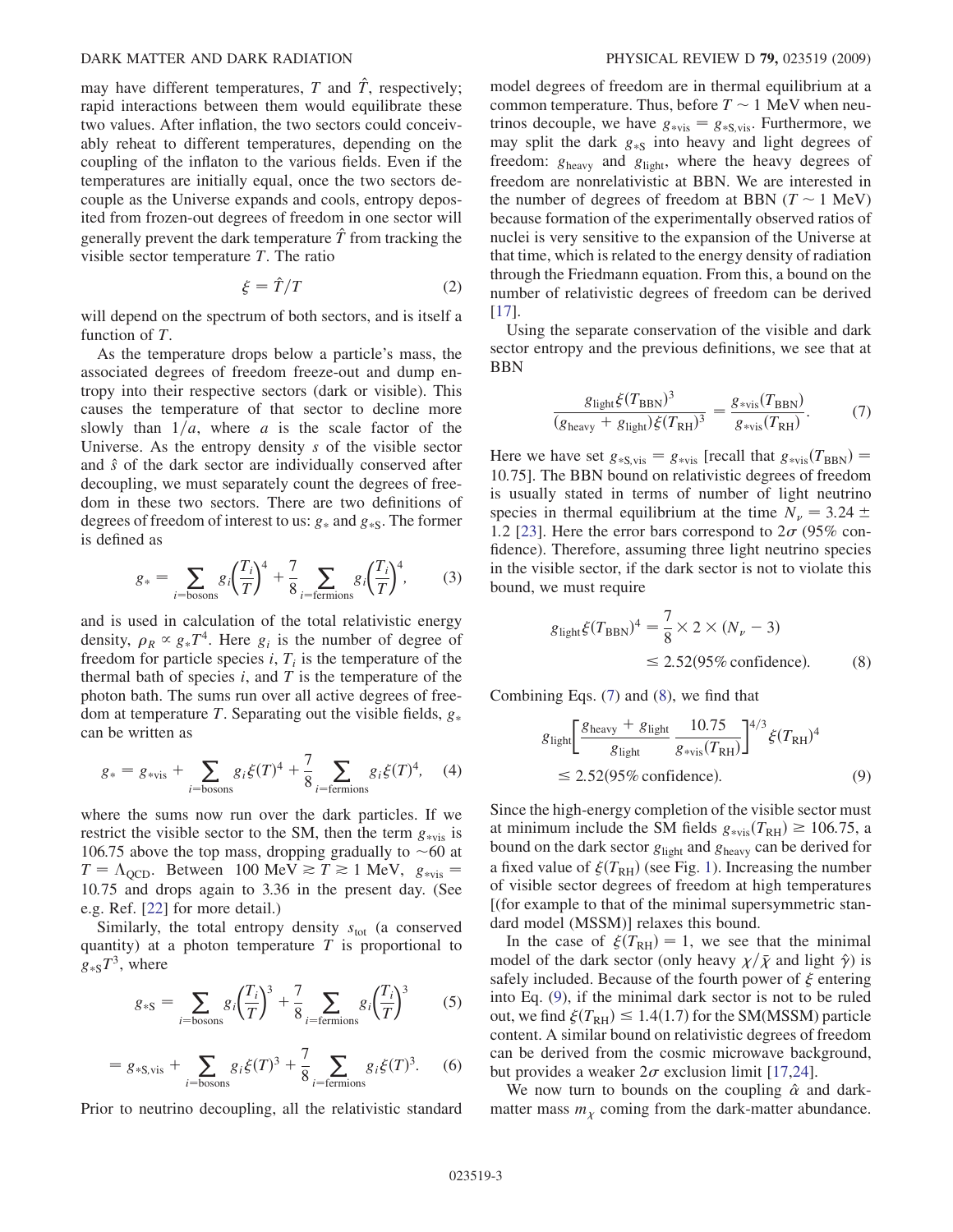<span id="page-3-0"></span>

FIG. 1 (color online). The allowed values of dark  $g_{\text{light}}$  (those degrees of freedom relativistic at  $T_{\rm BBN}$ ) and  $g_{\rm heavy}$  (the remaining dark degrees of freedom) arising from BBN constraints Eqs. [\(8\)](#page-2-0) and ([9](#page-2-0)). The allowed regions correspond to 95% confidence levels for  $\xi(T_{\text{RH}}) = 1$  and a visible sector  $g_{\text{avis}} = 106.75$ (middle in red),  $\xi(T_{\text{RH}}) = 1$  and  $g_{\text{*vis}} = 228.75$  (corresponding to MSSM particle content, upper in blue), and  $\xi(T_{\rm RH}) = 1.4(1.7)$ and  $g_{\text{*vis}} = 106.75(228.75)$  (lowest in yellow). The minimal dark sector model of this paper is noted by a black star at  $g_{\text{light}} =$ 2 and  $g_{\text{heavy}} = 3.5$ .

At temperatures  $\hat{T}$  much above  $m<sub>v</sub>$ , the  $\chi$  particles are kept in thermal equilibrium with the dark photons  $\hat{\gamma}$  (and possibly other particles in the dark sector) via pair annihilation/creation as in the Feynman diagrams of Fig. 2. Since the annihilation can proceed via s-wave processes, the thermally averaged cross section  $\langle \sigma v \rangle$  is, to leading order, independent of  $v^2$ :

$$
\langle \sigma v \rangle \approx \sigma_0 = \frac{\pi \hat{\alpha}^2}{2m_\chi^2} + \mathcal{O}(v^2). \tag{10}
$$

Using this, the relic density of the  $\chi$  particles may be easily calculated (see, for example, Ref. [22]).

As a rule of thumb, the dark matter drops out of thermal equilibrium when the rate  $\Gamma$  of annihilation  $\chi \bar{\chi} \to \hat{\gamma} \hat{\gamma}$  (and the reverse process) is outpaced by the expansion of the Universe  $H$ . Using the Boltzmann equation, the contribution of  $\chi$  to the energy density of the Universe can be more precisely calculated as

$$
\Omega_{\rm DM} h^2 = 1.07 \times 10^9 \frac{(n+1)x_f^{n+1} \text{ GeV}^{-1}}{(g_{*S}/\sqrt{g_*})m_{\rm Pl}\sigma_0}.
$$
 (11)

Here  $x_f$  is the ratio  $m_\chi/\hat{T}_f$  where  $\hat{T}_f$  is the dark temperature at time of freeze-out and  $n = 0$  for s-wave processes. The quantity  $x_f$  is given by



FIG. 2. Pair annihilation/creation of dark matter  $\chi$  into dark photons  $\hat{\gamma}$  via t and u-channel exchange diagrams. These processes keep the dark sector in thermal equilibrium until the  $\chi$ 

$$
x_f = \ln\left[0.038(n+1)\left(\frac{g}{\sqrt{g_*}}\right)m_{\rm Pl}m_{\chi}\sigma_0\right] - \left(n+\frac{1}{2}\right)
$$

$$
\times \ln\ln\left[0.038(n+1)\left(\frac{g}{\sqrt{g_*}}\right)m_{\rm Pl}m_{\chi}\sigma_0\right],\tag{12}
$$

where g is the number of degrees of freedom in the  $\chi$ system (namely 4).

As  $g_*$  enters into the formula for  $x_f$  only logarithmically, we may make the approximation that  $g_{\ast S} \approx 100$  if  $\chi$ freezes out while T is above  $\Lambda_{\text{QCD}}$ . We make the additional assumptions that the only degrees of freedom in addition to the SM are the  $\hat{\gamma}$  and  $\chi$  in the dark sector and that  $\xi(T_{\text{RH}}) = 1$ . We shall consider how these assumptions may be relaxed later.

Under these assumptions, the contribution of the dark sector to  $g_*$  and  $g_{*s}$  is 2 + (7/8)  $\times$  4 = 11/2. As no dark degrees of freedom have frozen out yet,

$$
\xi(T_f) = \left(\frac{g_{\text{*vis}}(T_f)}{g_{\text{*vis}}(T_{\text{RH}})}\right)^{1/3} \xi(T_{\text{RH}}) \approx 1.
$$

With the measured value  $\Omega_{\text{DM}} h^2 = 0.106 \pm 0.08$  [1], we may solve for the allowed values of  $\hat{\alpha}$  as a function of  $m_{\gamma}$ in Eq. (11). The resulting band is shown in Fig. [3.](#page-4-0)

In this discussion we have assumed that the process which sets the relic abundance of  $\chi$  is annihilation into  $\hat{\gamma}$ s, as shown in Fig. 2. As we will argue in the next section (and as is already shown in Fig. [3\)](#page-4-0), the values we obtain for  $\hat{\alpha}$  from this calculation are incompatible with bounds from galactic dynamics unless  $m_{\chi} > 10^5$  GeV (at which point  $\hat{\alpha}$ is nonperturbative). However, we can get the correct relic abundance even with much lower values of  $\hat{\alpha}$  by adding other annihilation channels, such as the weak interactions, as explored in Sec. IV. In that case, the ''relic abundance allowed region'' discussed here really becomes an upper limit; if the dark fine-structure constant is larger than that value, annihilations are too efficient, and the correct abundance cannot be obtained.

We now consider how changing our assumptions on  $g_*$ and  $\xi$  can change our conclusions on the allowed parameter space. The parameter  $\xi(T_f)$  does not enter explicitly

<sup>&</sup>lt;sup>2</sup>Strictly speaking, there will be a Sommerfeld enhancement in this cross section in the limit  $v \rightarrow 0$  [25]. This will slightly change the relic abundance [26], but we leave the detailed analysis for future work.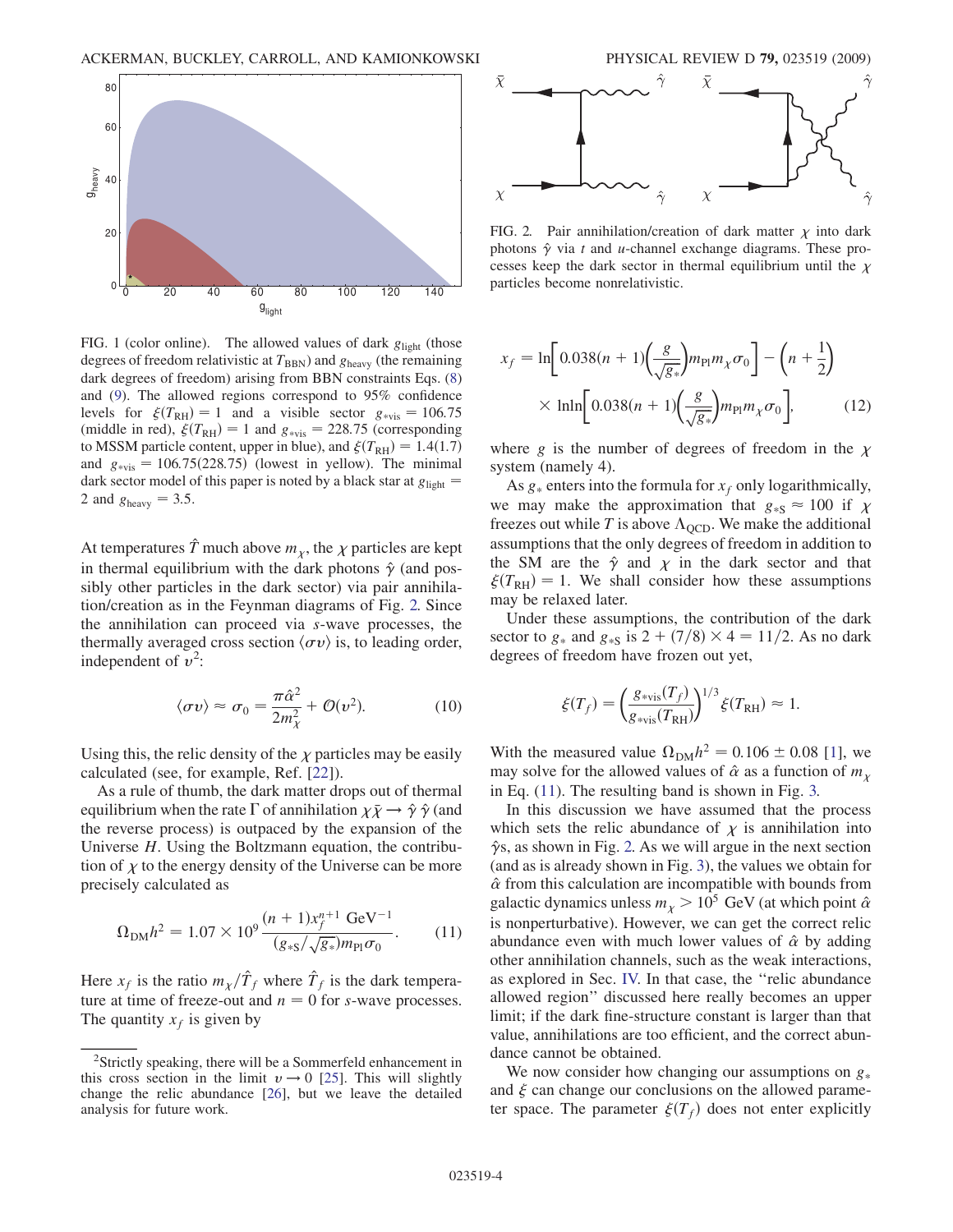<span id="page-4-0"></span>

FIG. 3 (color online). The allowed regions of  $\hat{\alpha}$  vs  $m_{\gamma}$  parameter space. The relic abundance allowed region applies to models in which  $U(1)_D$  is the only force coupled to the dark matter; in models where the DM is also weakly interacting, this provides only an upper limit on  $\hat{\alpha}$ . The thin yellow line within the relic abundance allowed region represents the allowed region from correct relic abundance assuming  $\Omega_{DM}h^2 = 0.106 \pm 0.08$ ,  $\xi(T_{\text{RH}}) = 1$ ,  $g_{\text{evis}} \approx 100$ , and  $g_{\text{heavy}} + g_{\text{light}} = 5.5$  while the surrounding blue region is  $g_{\text{*vis}} = 228.75(60), \xi(T_{\text{RH}}) =$ 1(0.1), and  $g_{\text{heavy}} + g_{\text{light}} = 100(5.5)$  at the lower (upper) edge. The diagonal green line is the upper limit on  $\hat{\alpha}$  from effects of hard scattering on galactic dynamics; in the lower red region, even soft scatterings do not appreciably affect the DM dynamics. We consider this to be the allowed region of parameter space.

into the calculation for  $\Omega_{DM}h^2$ , however it does affect the number of active degrees of freedom at freeze-out directly, through Eqs. [\(4\)](#page-2-0) and [\(6](#page-2-0)), and indirectly by allowing the temperature T to differ from  $\hat{T}$ . If  $\xi < 1$ ,  $\hat{T} < T$  and there could be many more heavy visible degrees of freedom still active when  $\chi$  freezes out.  $\xi > 1$  would reduce the visible degrees of freedom. However, as we have seen in Eq. ([9\)](#page-2-0), it is difficult to construct a scenario with large  $\xi$ , short of a massive increase in  $g_{\text{*vis}}$  and small values of  $g_{\text{*heavy}}$  +  $g_{\text{dipht}}$ . We include in Fig. 3 the bounds from both a large and small value of  $g_{\ast}$ . The large limit is  $g_{\ast}$ <sub>vis</sub> $(T_f)$  = 228:75, (i.e. equivalent to the MSSM degrees of freedom),  $\xi(T_{\text{RH}}) = 1$ , and  $g_{\text{heavy}} + g_{\text{light}} = 100$ , while the small value is given by  $g_{\text{*vis}}(T_f) = 60$ , (i.e. equivalent to the SM degrees of freedom at  $\Lambda_{\text{QCD}}$ ,  $\xi(T_{\text{RH}}) = 0.1$ , and  $g_{\text{heavy}} + g_{\text{light}} = 5.5.$ 

## III. GALACTIC DYNAMICS

Although freeze-out in our scenario is similar to that in the standard WIMP scenario, the long-range DM-DM interactions implied by the unbroken  $U(1)_D$  may lead to considerably different DM phenomenology in the current Universe and, in particular, in galactic halos. In this scenario, dark-matter halos are composed of an equal mixture of  $\chi$  and  $\bar{\chi}$ . The overall halo will be  $U(1)_D$  neutral, eliminating long-range forces that are incompatible with experiment.

However, nearest-neighbor interactions between  $\chi$  particles remain, and these interactions can be constrained by observations that suggest that dark matter is effectively collisionless. Constraints to dark-matter self-interactions arise from evidence for nonspherical cores for some darkmatter halos (collisions tend to make the cores of halos round) [27] and from evidence for dark-matter halos with large phase-space densities (collisions would reduce phase-space densities) [\[7,](#page-10-0)28,29]. Roughly speaking, a bound to DM-DM interactions can be derived by demanding that scattering induces no more than a small fractional change in the energy of a typical DM particle in a galactic halo during the history of the Universe [[6\]](#page-10-0). This translates to an upper bound of  $\sim 0.1 \text{ cm}^2/\text{g}$  on the more familiar quantity  $\sigma/m_{\chi}^3$ . A separate bound of  $\sigma/m_{\chi}$  < 1.25 can be derived from the Bullet Cluster [30,31], but as this is less restrictive we ignore it here.

To illustrate, we first consider hard scattering of a  $\chi$  off another  $\chi$  or  $\bar{\chi}$ , where energy on the order of  $m_{\chi}v^2/2$  is exchanged. The mean free time  $\tau$  for a  $\chi$  to undergo a hard scattering with another  $\chi(\bar{X})$  is given by

$$
\tau = \frac{1}{\langle n\sigma v \rangle},\tag{13}
$$

where *n* is the number density of dark matter,  $\sigma$  is the hardscattering cross section, and  $\nu$  is the velocity of the darkmatter particles. The number  $N$  of dark-matter particles in the Galaxy is

$$
N = \frac{M_{\text{Gal}}}{m_{\chi}} \approx 10^{64} \left(\frac{m_{\chi}}{\text{TeV}}\right)^{-1},\tag{14}
$$

and  $n \approx 3N/4\pi R^3$ , where R is the radius of the Galaxy. The velocity  $v$  is

$$
\upsilon \simeq \sqrt{\frac{GM_{\text{Gal}}}{R}} \simeq \sqrt{\frac{GNm_{\chi}}{R}}.\tag{15}
$$

The dynamical time  $\tau_{dyn}$  in the Galaxy is

$$
\tau_{\rm dyn} = 2\pi R/v. \tag{16}
$$

Taking  $\tau_{dyn} \approx 2 \times 10^8$  years for the Milky Way, the average time for a hard scatter for a dark-matter particle is greater than the age of the Universe if

$$
\frac{\tau}{\tau_{\text{dyn}}} = \frac{2R^2}{3N\sigma} \gtrsim 50. \tag{17}
$$

A hard scatter occurs when two particles pass close enough so that their kinetic energy is comparable to their potential energy. The impact parameter that defines a hard

 $3$ This can be seen from Eq. (13), using the age of the Universe for  $\tau$ , and galactic parameters  $\rho = nm_{\chi} = 0.3 \text{ GeV/cm}^3$ ,  $v/c=10^{-3}$ .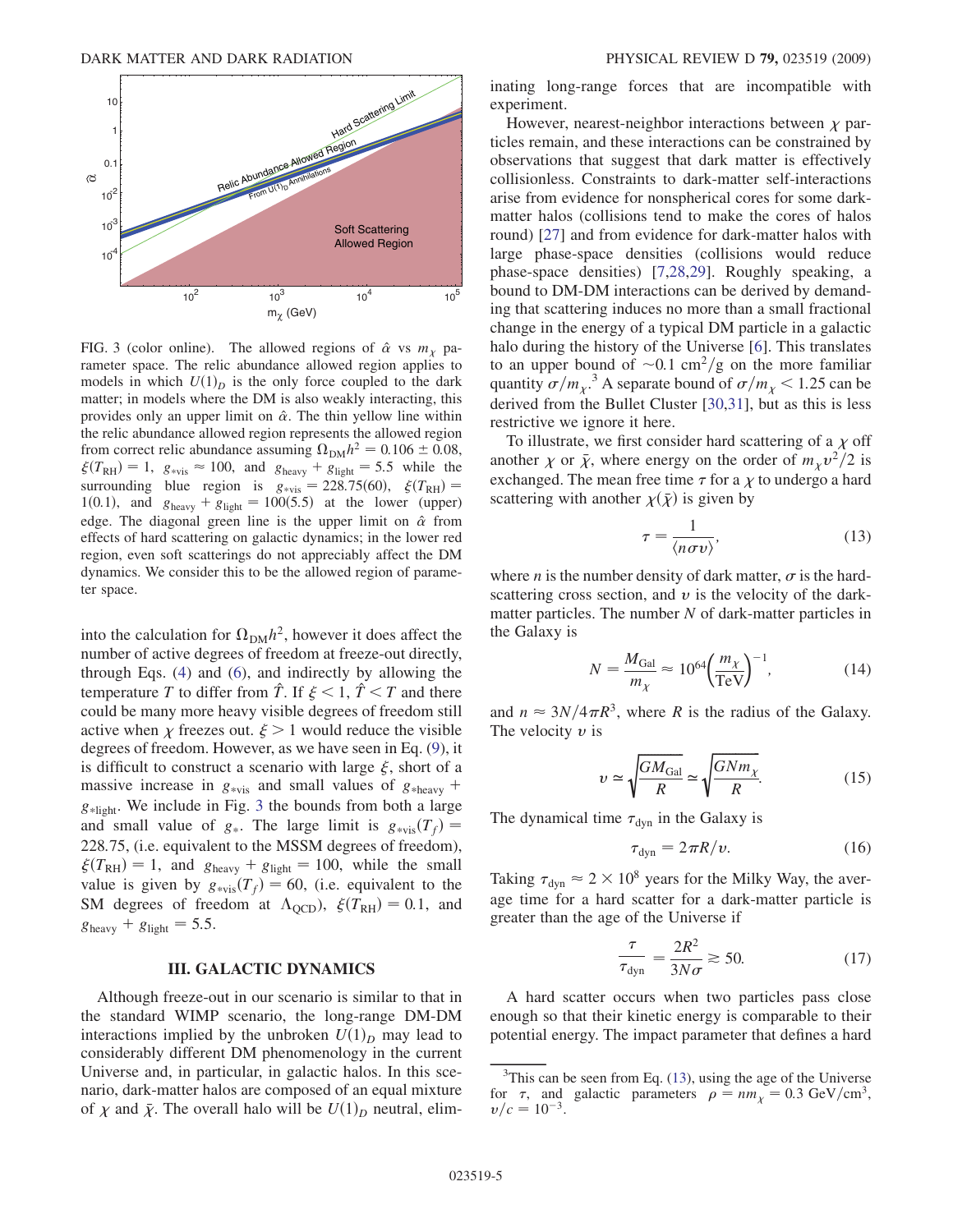<span id="page-5-0"></span>scatter is thus

$$
b_{\text{hard}} = \frac{2\hat{\alpha}}{v^2 m_{\chi}}.\tag{18}
$$

Taking the cross section for hard scatters to be  $\sigma_{\text{hard}} \approx$  $b<sub>hard</sub><sup>2</sup>$ , and using Eq. ([15\)](#page-4-0) for  $v$ , we find

$$
\frac{\tau_{\text{hard}}}{\tau_{\text{dyn}}} = \frac{G^2 m_{\chi}^4 N}{6\hat{\alpha}^2} \gtrsim 50. \tag{19}
$$

Using  $G = m_{\text{Pl}}^{-2} \approx 10^{-32} \text{ TeV}^{-2}$  we find the hard scattering limit on the  $U(1)_D$  coupling constant to be

$$
\hat{\alpha} \lesssim \sqrt{\frac{1}{300}} \left(\frac{m_{\chi}}{\text{TeV}}\right)^{3/2} = 0.06 \left(\frac{m_{\chi}}{\text{TeV}}\right)^{3/2}.
$$
 (20)

The allowed region arising from this bound is shown in Fig. [3.](#page-4-0)

We now turn to the effect of soft scattering on the allowed values of  $\hat{\alpha}$  and  $m_{\chi}$ . Here we consider the approach of one  $\chi$  particle towards another  $\chi(\bar{\chi})$  at impact parameter b. By definition, for soft scattering  $b > b<sub>hard</sub>$ . The velocity change induced by the encounter is

$$
\delta v = \pm \frac{2\hat{\alpha}}{m_{\chi}bv}.\tag{21}
$$

As one dark-matter particle orbits the Galaxy, it sees a surface density  $N/\pi R^2$  of dark matter. The number of interactions that occurs between an impact parameter b and db is  $\delta n = (N/\pi R^2)2\pi bdb$ . While the change in  $\delta v$ over these interactions should average to zero, this is not true for  $\delta v^2$ :

$$
\delta v^2 = (\delta v)^2 \delta n = \frac{8\hat{\alpha}^2 N}{m_X^2 v^2 R^2} b^{-1} db.
$$
 (22)

Integrating  $\delta v^2$  from  $b_{\text{hard}}$  to the maximum possible impact parameter in the Galaxy R gives the total change in  $v^2$ as the particle orbits once through the halo:

$$
\Delta v^2 = \frac{8\hat{\alpha}^2 N}{m_{\chi}^2 v^2 R^2} \ln(R/b_{\text{hard}}) = \frac{8\hat{\alpha}^2 N}{m_{\chi}^2 v^2 R^2} \ln\left(\frac{GNm_{\chi}^2}{2\hat{\alpha}}\right).
$$
\n(23)

The number  $\tau/\tau_{\text{dyn}}$  of orbits it will take for the dark-matter particle to have  $\Delta v^2/v^2 \sim \mathcal{O}(1)$  is

$$
\frac{\tau_{\text{soft}}}{\tau_{\text{dyn}}} = \frac{G^2 m_{\chi}^4 N}{8\hat{\alpha}^2} \ln^{-1} \left(\frac{G N m_{\chi}^2}{2\hat{\alpha}}\right) \gtrsim 50. \tag{24}
$$

The logarithmic suppression in Eq. (24) relative to Eq. (19) is due to the long-range Coulomb force generated by the  $U(1)<sub>D</sub>$ . As can be seen in Fig. [3](#page-4-0), the allowed region from these considerations of galactic dynamics completely excludes the  $\hat{\alpha}/m_{\chi}$  band that gives the correct relic abundance up to  $m_{\chi} \sim 30$  TeV. For  $m_{\chi} \sim 1$  TeV a dark-matter candidate which freezes out due to  $U(1)_D$  interactions is ruled out from such considerations. In particular, models such as that in Ref. [17] with  $m_{\chi} \sim m_W$  and a hidden copy of electromagnetism (i.e.  $\hat{\alpha} = 1/137$ ) are ruled out, even though the freeze-out proceeds through hidden-sector weak interactions rather than a  $U(1)_D$ . Interestingly,  $\hat{\alpha} =$  $\alpha$  is allowed for  $m_{\chi} \ge 2$  TeV.

Before considering whether such a model may be valid if our assumptions are loosened, we should ask why galactic dynamics do not similarly exclude WIMP dark matter. After all, both models have similar cross sections for annihilations in the early Universe [Eq. ([10](#page-3-0))] as is required for the correct relic density. Though the soft scattering limit clearly will not apply due to the short-range nature of the broken  $SU(2)_L$ , naively it would seem that the hardscattering limit Eq. (19) should apply to WIMPs equally well. However, notice that the threshold for hard scattering with a  $U(1)<sub>D</sub>$  is dependent on energy. As the temperature drops, the cross section rises, as the  $\chi$  particles no longer have to approach as closely in order for potential energy  $V(r)$  to be of the order of the kinetic energy. Contrast this to hard scattering from WIMPs, where the cross section is always proportional to  $\alpha^2/m_{\rm DM}^2$ , regardless of the velocity. Entering this cross section into Eq. [\(17\)](#page-4-0) results in the uninteresting bound that  $m_{DM} \lesssim 10^{13}$  TeV for WIMP dark matter from galactic dynamics constraints.

It is difficult to see any way of avoiding the bounds from galactic dynamics, so we look to loosen the limits derived in Sec. II. Clearly if the interaction responsible for freezing out the relic density is not the  $U(1)<sub>D</sub>$  constrained by soft scattering, then  $\hat{\alpha} \leq 10^{-3}$  is not ruled out. We consider such examples in the next section. However, we first consider the possibility that our assumptions in deriving the relic density are too conservative.

From Eq. ([11](#page-3-0)), if we reduce  $\hat{\alpha}$  (and therefore  $\sigma_0$ ) in order to satisfy the scattering bounds, we must either decrease  $x_f$  or increase  $g_{\ast S}/\sqrt{g_{\ast}}$ . In lowering  $\hat{\alpha}$  by a minimum of 2 orders of magnitude,  $x_f/(g_{\ast S}/\sqrt{g_{\ast}})$  must likewise increase. As  $x_f$  depends only logarithmically on  $\hat{\alpha}$ and the number of degrees of freedom, so it is hard to see how it could be increased sufficiently to counterbalance  $\hat{\alpha}$ of order  $10^{-3}$  (rather than  $\hat{\alpha} \sim 10^{-2}$ ). We conclude that the number of effective degrees of freedom must be increased. From Eqs. ([4\)](#page-2-0) and [\(6](#page-2-0)), we see that if  $\xi = 1$ , then at freezeout we must have

$$
\frac{g_{*S}}{\sqrt{g_*}} = \sqrt{\sum_{i=\text{bosons}} g_i + \frac{7}{8} \sum_{i=\text{fermions}} g_i} \sim 10^2. \tag{25}
$$

From Eq. [\(9\)](#page-2-0), these  $\sim 10^4$  degrees of freedom must exist in the visible sector at  $T_f$ , rather than the dark sector.

Alternatively, we could imagine that there are no (or few) new particles beyond the minimum  $\chi$  and  $\hat{\gamma}$  at freezeout, but instead  $\xi \gg 1$ . In this limit

$$
\frac{g_{\ast S}}{\sqrt{g_{\ast}}} \approx \xi \sim 10^2. \tag{26}
$$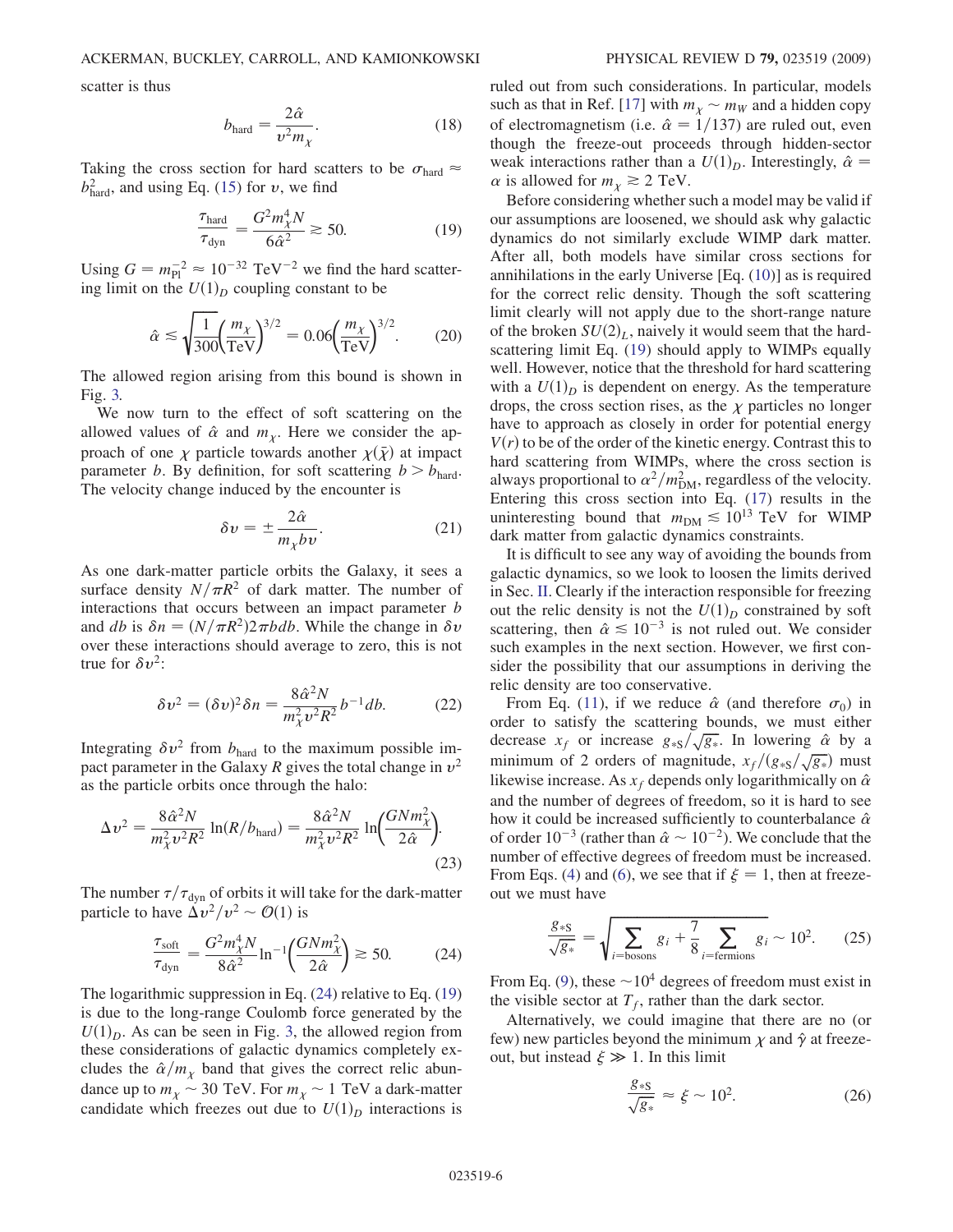This limit is more troublesome; from Eq. ([9\)](#page-2-0) we saw that large values of  $\xi$  at the reheating scale (and subsequently  $T_f$ ) very quickly violate the bounds on relativistic degrees of freedom at BBN. Clearly, by increasing the number of degrees of freedom in the visible sector, this bound could be avoided as well. However, we are left with the conclusion that either  $\xi(T_f) \sim 10^2$  or there exist  $\sim 10^4$  new particles at a few hundred GeV to a TeV. We leave it to the reader to decide how palatable these alternatives are.

A separate, but conceptually similar, bound on scattering can be placed by considering the interaction of galactic dark matter with the hotter DM of the surrounding cluster. Scattering will cause heating in galactic DM, and eventually evaporate the halo. From Ref. [\[32](#page-11-0)] the characteristic time for this evaporation is given by

$$
t_{\text{evap}} = 3.5 \times 10^9 \text{ years} \left( \frac{\sigma/m_\chi}{\text{cm}^2/\text{g}} \right)^{-1} \left( \frac{\nu_{\text{cluster}}}{10^3 \text{ km/s}} \right)^{-1} \times \left( \frac{\rho_{\text{cluster}}}{1.3 \times 10^{-3} M_{\odot} \text{pc}^{-3}} \right)^{-1} . \tag{27}
$$

We may estimate the cross section for soft scattering by calling the path length  $\lambda$  over which a single particle loses of order its initial kinetic energy  $(\Delta v^2/v^2)^{-1}R$ , where R is the radius of the galaxy, and  $\Delta v^2/v^2$  from Eq. [\(23](#page-5-0)) is the fractional energy loss as the particle travels once through the halo. This can be expressed as an effective scattering cross section by setting  $\lambda = (n\sigma)^{-1}$ , where  $n = N/R^3$  is the number density of DM in the halo; we find

$$
\frac{\sigma}{m_{\chi}} \approx \frac{8\hat{\alpha}^2}{m_{\chi}^3 v^4} \ln \left( \frac{GNm_{\chi}^2}{2\hat{\alpha}} \right).
$$
 (28)

Letting the cluster velocity and density take on the canonical values  $(v_{\text{cluster}} = 10^3 \text{ km/s} \text{ and } \rho_{\text{cluster}} = 1.3 \times$  $10^{-3} M_{\odot}$  pc<sup>-3</sup>, where  $M_{\odot}$  is the solar mass), we can place limits on  $\hat{\alpha}$  and  $m_{\chi}$  by requiring that  $t_{\text{evap}}$  is longer than the age of the Universe. Numerically, we find this bound less stringent than that from soft scattering of particles within the galactic halo, Eq. [\(24](#page-5-0)).

It is interesting to note that, aside from logarithmic enhancements, the bound placed on  $\hat{\alpha}$  vs  $m_{\gamma}$  parameter space from soft scattering is essentially a line of constant  $\sigma/m_\chi$  (that is, they are, up to log corrections, lines of slope  $2/3$  on the log-log plot). As mentioned, limiting DM to one hard scattering in the lifetime of the Universe is equivalent to bounding  $\sigma/m_\chi$  in the Galaxy to be  $\leq 0.1 \text{ cm}^2/\text{g}$ . It has been suggested in the literature that values of  $\sigma/m_{\chi}$  in the range 0.01–5 cm<sup>2</sup>/g [\[7,](#page-10-0)27–29] may provide better agreement between simulation and observation. Therefore, our limit from soft scattering should be considered as the general region at which interaction effects may become relevant. Additionally, from Eq. (28) as  $\sigma/m_{\chi} \propto v^{-4}$ , it should be expected that the soft-scattering bound will vary greatly in DM systems with a range of virial velocities  $v$ . In particular, we surmise that a bound even stronger than that estimated here can be obtained from the dwarf galaxies that exhibit the highest observed dark-matter phase-space densities [\[33\]](#page-11-0).

### IV. WEAKLY COUPLED MODELS

In this section, we examine an expanded version of our minimal model: one in which the  $\chi$  dark-matter particles possess  $SU(2)_L$  quantum numbers in addition to a  $U(1)_D$ charge. For such  $SU(2)_L \times U(1)_D$  particles, the cross section for freeze-out in the early Universe is dominated by the weak interaction  $\sigma \sim \alpha^2/m_{\chi}^2$ , and the  $U(1)_D$  contribution is negligible for the small values of  $\hat{\alpha}$  under consideration. At late times the situation is reversed. The weak cross section remains small, as it is the result of a shortrange force. However the long-range cross section for soft scattering increases as the dark matter cools and slows, as exemplified in Eq. ([23](#page-5-0)). This allows the strength of  $\hat{\alpha}$  to be  $\sim$ 10<sup>-3</sup> as required by galactic dynamics without running afoul of the relic density conditions, which would require  $\hat{\alpha} \sim 10^{-2}$  (when  $m_{\chi} \sim 1$  TeV).

We therefore take our Dirac fermion  $\chi$  to be a  $(1, n)_{Y,D}$ multiplet of  $SU(3)_C \times SU(2)_L \times U(1)_Y \times U(1)_D$ , where we shall take the  $U(1)_D$  coupling to be in the region of Fig. [3](#page-4-0) allowed by soft scattering. Thus  $\hat{\alpha} \le 10^{-3}$ . The behavior of this model in the early Universe is very similar to the ''minimal dark model'' of Ref. [\[34\]](#page-11-0), from which we take many of our constraints.

In outlining our original model in Sec. II, we set the coefficient of the mixing term  $F_{\mu\nu}\hat{F}^{\mu\nu}$  to zero at the high scale. Clearly loops involving  $\chi$  would generate a nonzero mixing if the  $\chi$  field possesses nonzero hypercharge Y. In order to avoid this complication, we set  $Y = 0$ .

Our  $\chi$  particle must be neutral under  $U(1)_{EM}$ . With the assumption of  $Y = 0$ , this requires  $\chi$  to sit in an *n*-plet of  $SU(2)<sub>L</sub>$  where *n* is odd (i.e.  $n = 3, 5, \ldots$ ). In the spirit of simplicity we take  $n = 3$ , so the  $\chi$  triplet contains the neutral  $\chi^0$  and (electromagnetically) charged  $\chi^{\pm}$ , all with  $U(1)_D$  charges of +1. Because of  $SU(2)_L$  loops, the  $\chi^{\pm}$  are 166 MeV heavier than the  $\chi^0$ , and decay before BBN. If the dark-matter mass is  $m<sub>x</sub> = 2.4$  TeV, the correct darkmatter abundance (including production and then decay of  $\chi^{\pm}$ ) results from thermal freeze-out (see Ref. [[34](#page-11-0)]). We note that our model does have the nice feature of automatically suppressing unwanted decays of  $\chi$  into SM particles, as by assumption  $\chi$  is the lightest particle charged under  $U(1)_D$ .

This minimal model is anomaly free. Triangle diagrams with one or three  $SU(2)_L$  vertices vanish by the tracelessness of the  $SU(2)_L$  generators. The diagrams consisting of an odd number of  $U(1)_D$  vertices also vanish as the dark sector contains only two Weyl fermions, one with  $+1$ under  $U(1)_D$ , and the other with -1.

This model does not run afoul of BBN (or CMB) bounds. As in the pure  $U(1)<sub>D</sub>$  theory, the only new relativistic degrees of freedom at BBN are the two from the  $\hat{\gamma}$ .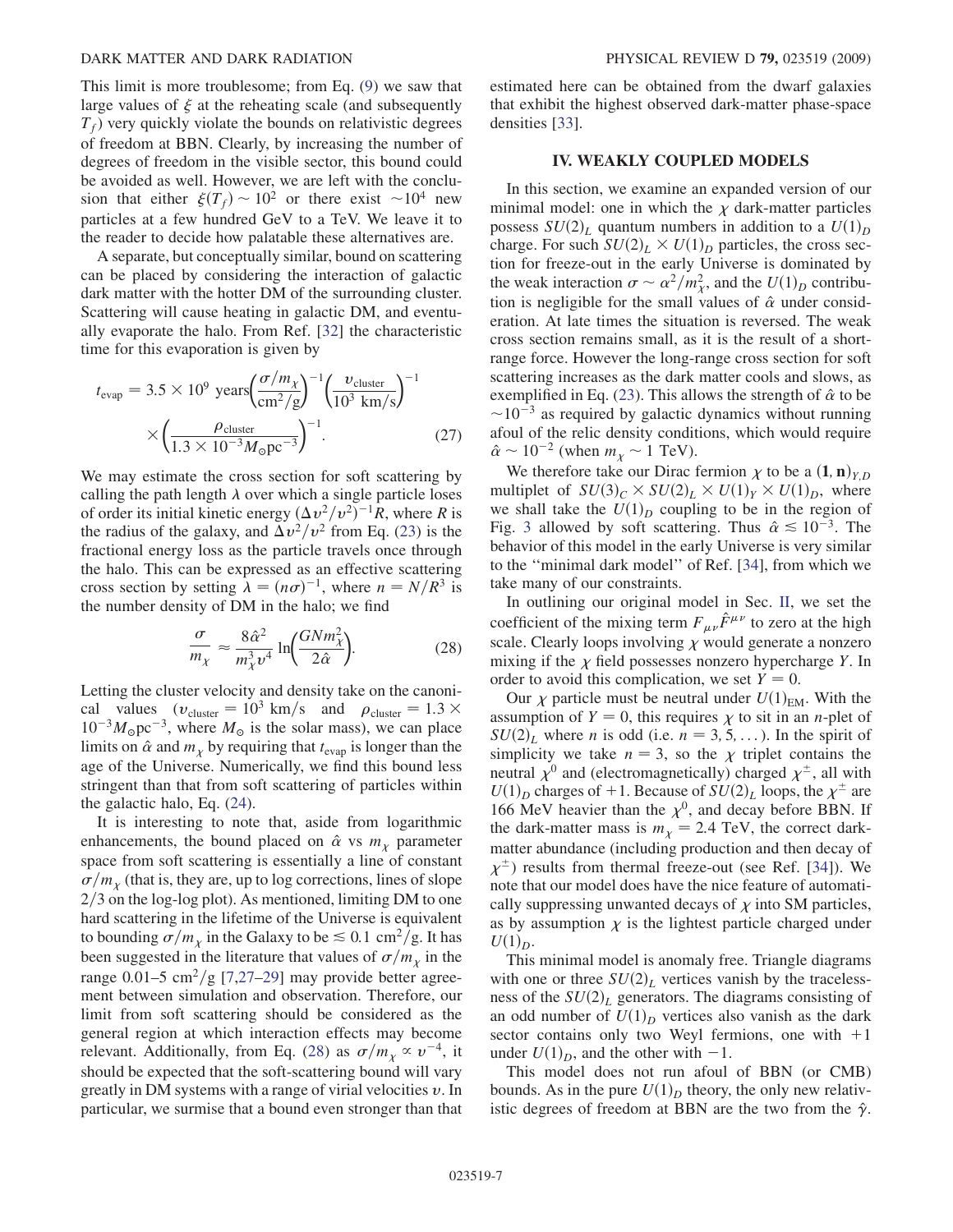#### ACKERMAN, BUCKLEY, CARROLL, AND KAMIONKOWSKI PHYSICAL REVIEW D 79, 023519 (2009)

Because of the interactions between  $\chi$  and the weakly charged SM fields, we expect the temperatures  $T$  and  $\ddot{T}$ to track, so  $\xi = 1$  until the  $\chi$  freeze-out. With small values of  $\hat{\alpha}$ , the dark photons may freeze out earlier, and would thus be colder. However, if we take the worst-case scenario that the dark photons do not decouple until after the  $\chi$ undergo freeze-out we find [from Eq. [\(9](#page-2-0))] that BBN bounds are satisfied as long as freeze-out occurs when

$$
g_{\text{*vis}} \ge 18.8. \tag{29}
$$

This is easily satisfied for any model that freezes out before the QCD phase transition.

Next we must check that our  $\chi$  does not have too large of a coupling to SM particles. We first demonstrate that no mixing occurs between the photon and the dark photon  $\hat{\gamma}$ . As indicated previously, we assume that there is no  $F_{\mu\nu}\hat{F}^{\mu\nu}$  term at high energies. With purely  $SU(2)_L \times$  $U(1)_D$  coupling, we find that the diagram Fig. 4(a) vanishes. This is because any such vertex can be rewritten as the  $\hat{\gamma}$  coupling to a  $\chi$  or  $\bar{\chi}$  which then couples to the  $\gamma$ through some vertex involving SM fermions and  $SU(2)_L$ couplings (Fig. 4(b)). However, since the mass and  $SU(2)_L$ couplings of  $\chi$  are the same as those of  $\bar{\chi}$  yet the  $U(1)_D$ charge is opposite, the sum of the two diagrams is zero.

Similarly, the coupling between  $\hat{\gamma}$  and a standard model fermion  $f$  is also zero. The relevant diagrams are shown in Fig. 5. Again, the vertex between f and  $\hat{\gamma}$  (Fig. 5(a)) can be divided into the  $\chi/\bar{\chi}$  vertex connecting with  $\hat{\gamma}$  and a vertex between  $\chi/\bar{\chi}$  vertex connecting with f (Fig. 5(b)). As the latter vertex is identical for  $\chi$  and  $\bar{\chi}$  but the former has opposite signs, the overall diagram vanishes.

The lowest order coupling of SM fermions to  $\hat{\gamma}$  occurs at  $\alpha^2\hat{\alpha}$ . This is due to a two-loop effect, as shown in Fig. 6, and unlikely to be accessible in direct detection. We can represent this interaction by an effective Lagrangian whose lowest order term is given by  $\frac{\beta}{m_x^3} \hat{F}_{\mu\nu} \hat{F}^{\mu\nu} \bar{f} f$  where  $\beta =$  $\lambda_f \frac{\alpha^2 \hat{\alpha}}{4\pi}$  and  $\lambda_f$  is the Yukawa coupling of the fermion that is involved. Let us estimate the order of magnitude of this interaction. To be conservative we use the Yukawa coupling of a *u* quark and take  $\hat{\alpha} = 10^{-2}$ , which by galactic dynamics is the maximum allowed value for  $m_{\chi} \sim 2$  TeV.



FIG. 5. Feynman diagram leading to  $\hat{\gamma}$  interactions with SM fermions f. The vertex in (a) can be expanded into that shown in (b), because the only particle with an interaction with  $\hat{\gamma}$  is the  $\chi/\bar{\chi}$ . Since the mass and  $SU(2)_L$  charge of these two particles are the same, yet the  $U(1)_D$  charges are opposite, the sum of the  $\chi$  and  $\bar{\chi}$  diagrams in (b) is zero, and the overall coupling of f to  $\hat{\gamma}$  is therefore zero as well.

With these values we find  $\beta \sim 10^{-10}$  and  $\frac{\beta}{m_x^3} \sim$  $10^{-20}$  GeV<sup>-3</sup>. We estimate that the interaction length for dark photons inside the cores of stars would be on the order of 1018 km, and thus this interaction would not introduce a potentially dangerous new source of stellar cooling.

Because of the high-order interaction between  $\hat{\gamma}$  and SM particles, we cannot expect to directly observe the dark radiation. In addition, while the  $\chi$  fields would have a direct detection cross section of  $10^{-44} - 10^{-45}$  cm<sup>2</sup> [\[34\]](#page-11-0) and so could be seen in SuperCDMS, any such detection would be indistinguishable from a scenario without the dark photons. Therefore, the presence of a new unbroken  $U(1)<sub>D</sub>$  in the dark sector could only be probed via its effect on galactic dynamics. Clearly in the limit that  $\hat{\alpha} \rightarrow 0$ , the galactic structure would remain unchanged. Values of  $\hat{\alpha}$ near the maximum allowed from soft scattering [i.e.  $\hat{\alpha} \sim$  $10^{-2}$  for the  $SU(2)_L$  triplet candidate with  $m_\chi \sim 2 \text{ TeV}$ ] should have a measurable effect on the halo structure, as in this regime the dark matter is no longer completely collisionless. A full study of this effect requires simulations beyond the scope of this paper, though some additional considerations are discussed in the following section.





FIG. 4. Feynman diagrams leading to  $\gamma/\hat{\gamma}$  mixing. The vertex in (a) can be expanded into that shown in (b), because the only particle to which the  $\hat{\gamma}$  couples is  $\chi/\bar{\chi}$ . Since the mass and  $SU(2)_L$  charge of these two particles are the same, yet they possess opposite  $U(1)_D$  charge, the sum of the  $\chi$  and  $\bar{\chi}$  diagrams in (b) is zero, and the overall mixing vanishes.

FIG. 6. The leading order interaction of the dark sector with SM fermions. The dark photons  $\hat{\gamma}$  couple to a loop of  $\chi$  particles, which couple through two  $SU(2)_L$  gauge bosons to SM fermions. Coupling through a single  $SU(2)_L$  boson is zero due to the tracelessness of  $\tau^a$ .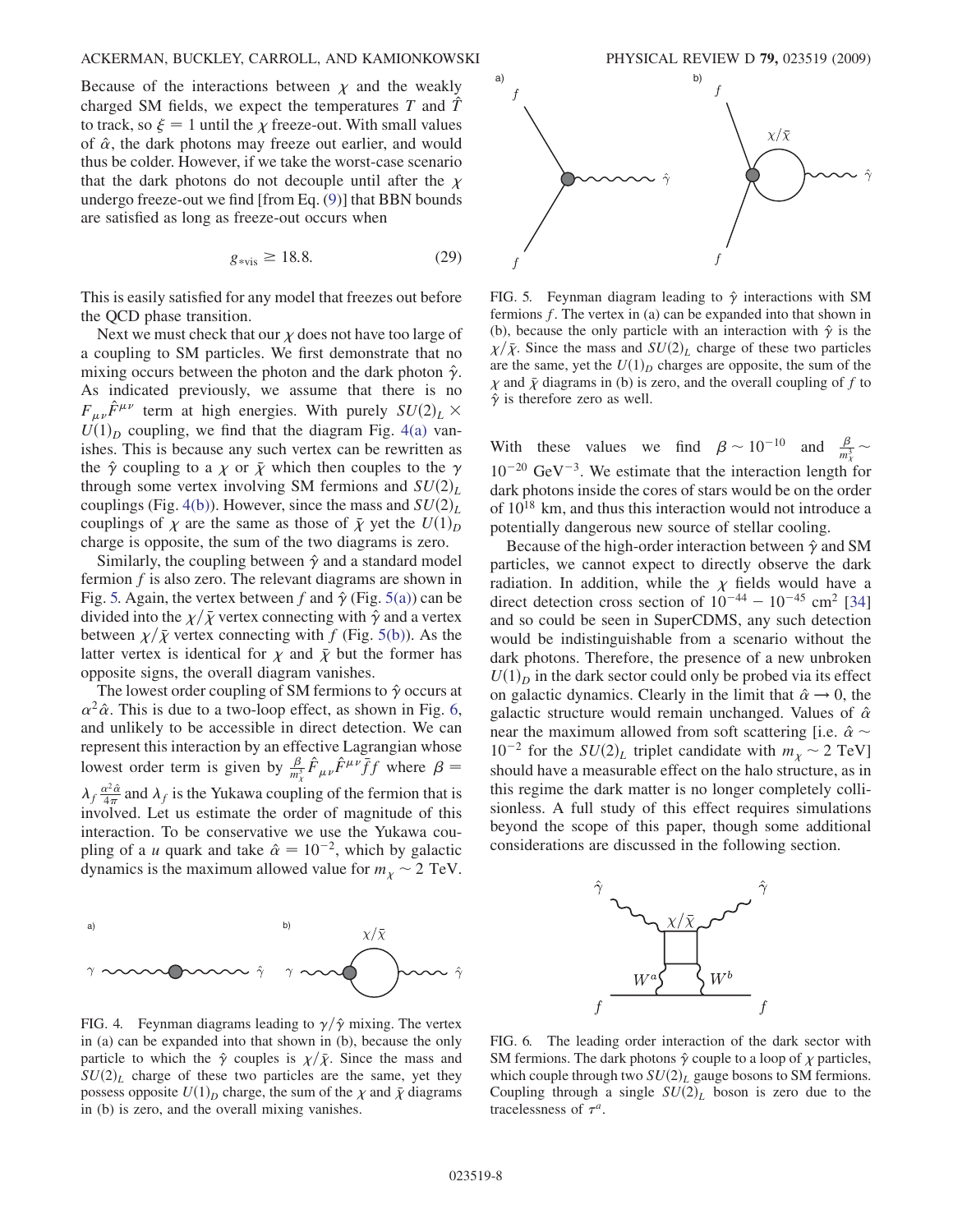#### V. OTHER EFFECTS OF DARK PHOTONS

The existence of a dark-matter plasma may have additional effects that could significantly affect structure formation. We mention three possibilities here: bremsstrahlung, early Universe structure formation, and the Weibel instability in galactic halos. The first two result in much weaker bounds than those already derived, and are mentioned here only for completeness. The Weibel instability may have significant and visible effects in the halo, but requires simulation beyond the scope of this paper.

### A. Bremsstrahlung

Emission of a soft  $\hat{\gamma}$  during a  $\chi/\bar{\chi}$  collision could conceivably serve as another energy-loss mechanism in the halo on par with soft and hard scattering as outlined in Sec. III. To derive a bound on  $\hat{\alpha}$  as related to  $m_{\gamma}$ , we make the same assumption as in the case of soft scatter: over the lifetime of the Universe, a dark-matter particle cannot lose on order of its initial kinetic energy through bremsstrahlung of dark radiation. By assuming dipole radiation during a soft collision, we find that

$$
\frac{3}{64} \frac{Gm_{\chi}^3 R}{\hat{\alpha}^3} \ln^{-1} \left( \frac{G N m_{\chi}^2}{2 \hat{\alpha}} \right) \ge 50. \tag{30}
$$

However this bound is weaker than that from both hard and soft scattering over the parameter space of interest.

### B. Structure formation

In the early Universe, structure cannot grow until after matter/radiation equality. Until the matter (which can clump) decouples from the dark radiation (which cannot), density perturbations remain fixed. We can estimate the scale factor at which this occurs by finding the redshift  $z_*$  at which the dissipation time (the time over which the velocity of a dark-matter particle is significantly perturbed by the radiation) becomes longer than the Hubble time  $H^{-1}$ . The argument follows that in Ref. [\[35\]](#page-11-0) for the decoupling of baryons from the photon bath.

The dissipation time is the logarithmic derivative of the velocity

$$
t_{\text{diss}}^{-1} \equiv v^{-1} \frac{dv}{dt} = v^{-1} \frac{F}{m_{\chi}}.
$$
 (31)

Here  $F$  is the force due to radiation pressure

$$
F = \frac{4}{3}\hat{\sigma}_T a \hat{T}^4 v,\tag{32}
$$

where

$$
\hat{\sigma}_T = \frac{8\pi}{3} \frac{\hat{\alpha}^2}{m_\chi^2} \tag{33}
$$

is the Thomson cross section for dark matter interacting with dark photons and (as before)  $\hat{T}$  is the temperature of the dark photons. As we shall see, the decoupling occurs when the Universe is radiation dominated, so the Hubble time is given by

$$
H^2 = \frac{4\pi^3}{45} g_* \frac{T^4}{m_{\rm Pl}^2}.
$$
 (34)

Here  $T$  is the photon temperature.

The conservation of entropy relates the photon temperature T at redshift  $z_*$  with the photon temperature today  $T_0$ ,

$$
T = \left(\frac{g_{*S}(T_0)}{g_{*S}(T)}\right)^{1/3} \frac{T_0}{a}.
$$
 (35)

Combining Eqs. (31) and (34), we find the decoupling redshift  $z_*$  to be

$$
1 + z_* = \frac{3}{16} \sqrt{\frac{\pi}{5}} \xi^{-4} \frac{m_{\chi}^3}{\hat{\alpha}^2 T_0^2 m_{\text{Pl}}} g_*(T)^{1/2} \left(\frac{g_{*S}(T)}{g_{*S}(T_0)}\right)^{2/3}
$$
  
= 2.3 × 10<sup>18</sup>  $\xi^{-4} \left(\frac{10^{-2}}{\hat{\alpha}}\right)^2 \left(\frac{m_{\chi}}{\text{TeV}}\right)^3 g_*(T)^{1/2}$   
×  $\left(\frac{g_{*S}(T)}{g_{*S}(T_0)}\right)^{2/3}$ . (36)

As before  $\xi$  is the ratio of dark photon temperature to photon temperature at redshift  $z_*$  (recall that it is difficult to construct models where  $\xi$  is much larger than unity). The number of degrees of freedom that contribute to the entropy density today  $g_{*S}(T_0)$  is of order unity. The decoupling occurs extremely early, before even dark-matter freeze-out.4 As a result, it seems that this effect will be cosmologically irrelevant.

#### C. Plasma instabilities

In Sec. III, we constrained  $\hat{\alpha}$  by demanding that dark matter be effectively collisionless in galactic halos, under two-body interactions. However, there may be collective plasma effects that affect DM dynamics on time scales much shorter than those due to two-body interactions. Unfortunately, it is difficult to state with confidence what the observational consequences of those effects will actually be, even if they are relevant. Given theoretical uncertainties about the nonlinear evolution of such instabilities, we leave the detailed implications to future work.

As a simple example we consider the Weibel instability [\[36\]](#page-11-0), an exponential magnetic-field amplification that arises if the plasma particles have an anisotropic velocity distribution. Such anisotropies could arise, for example, during hierarchical structure formation as subhalos merge to form more massive halos. Similar instabilities in the

<sup>&</sup>lt;sup>4</sup>This is not a contradiction: freeze-out is the time when the dark particles and antiparticles stop annihilating, while decoupling occurs when the dark photons stop imparting significant velocity to the dark matter.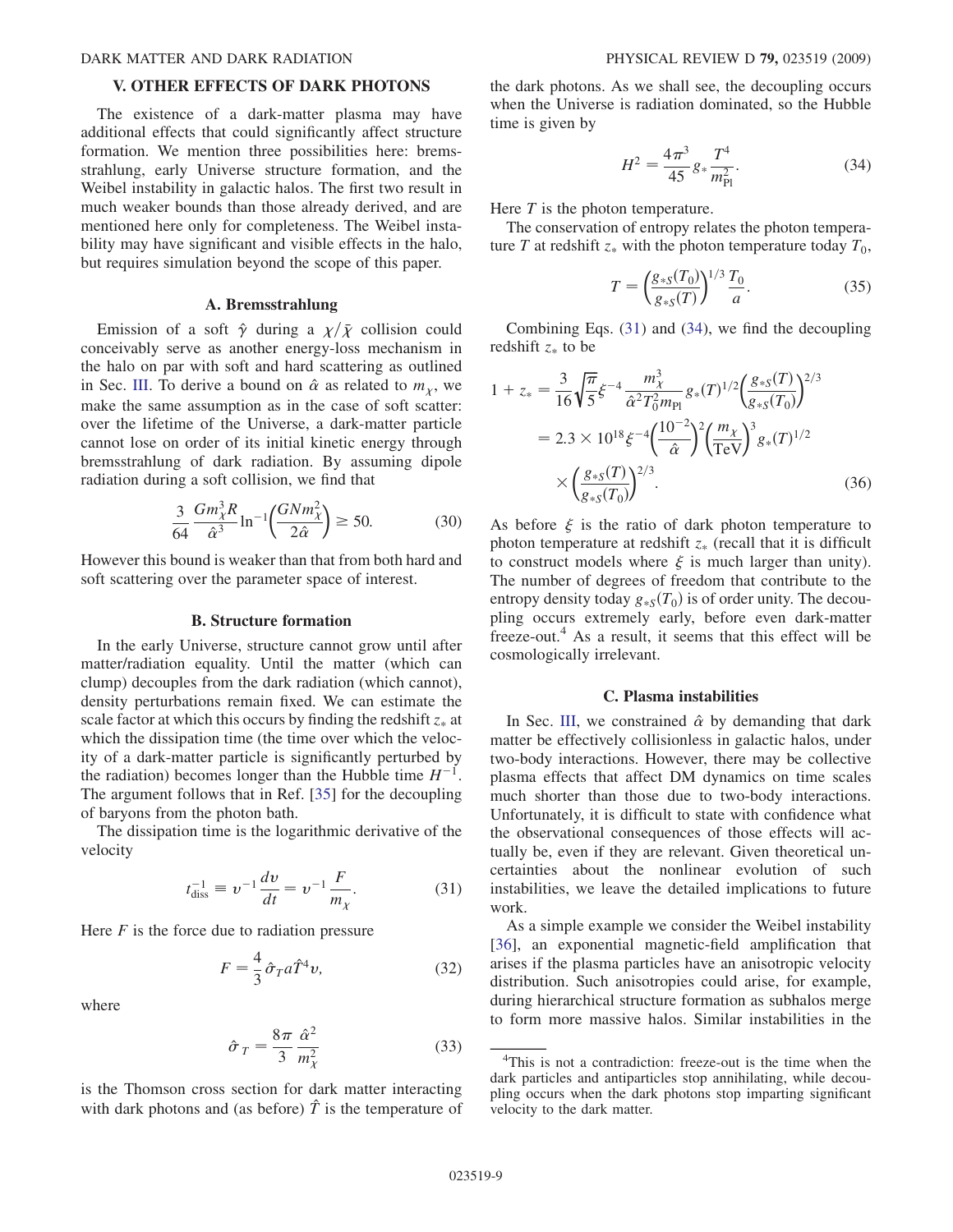baryonic gas have been postulated to account for the magnetic fields in galaxy clusters [\[37\]](#page-11-0). The growth rate  $\Gamma$ of the magnetic field is

$$
\Gamma = \omega_p \frac{v}{c} = \sqrt{\frac{(4\pi)^2 \hat{\alpha} \rho}{m_\chi^2} \frac{v}{c}},\tag{37}
$$

where  $\omega_p$  is the plasma frequency,  $\rho \approx 0.4 \text{ GeV/cm}^3$  is the dark-matter density, and  $v$  is the velocity of the dark matter within the colliding halos. Assuming  $v/c \sim 10^{-3}$ , we find

$$
\Gamma \sim 10^{-2} \text{ s}^{-1} \times \frac{\hat{\alpha}^{1/2}}{(m_{\chi}/\text{TeV})}.
$$
 (38)

To be relevant for galactic-halo formation, the time scale  $\Gamma^{-1}$  for magnetic-field amplification should be shorter than the dynamical time scale  $\tau$  of the merging subhalos. The instability will be therefore of interest when

$$
\left(\frac{m_{\chi}}{\text{TeV}}\right) \lesssim 10^{11} \hat{\alpha}^{1/2} \left(\frac{\tau}{10^6 \text{ yrs}}\right). \tag{39}
$$

This range of  $\hat{\alpha}$  and  $m_{\gamma}$  encompasses the entire parameter space of interest for any reasonable value of  $\tau$ . Therefore, we suspect that galactic structure will be affected by plasma effects in the dark matter due to the  $U(1)<sub>D</sub>$  even when  $\hat{\alpha}$  is not near the boundary of allowed values from soft scattering. One possibility is that nonlinear evolution would result in a strongly magnetized plasma, and if so, dark matter would be effectively collisional and thus probably inconsistent with data. However, theory and simulations that study the nonlinear evolution of the Weibel instability for relativistic pair plasmas and nonrelativistic electron-proton plasmas do not yet agree whether the magnetic fields survive, and simulations for the equal-mass nonrelativistic plasma we are considering have not been performed. It is therefore premature to conclude that these instabilities will result in effectively collisional dark matter; a more detailed study will be required to assess these effects.

## VI. CONCLUSIONS

Given how little direct information we have about the nature of dark matter, it is of crucial importance to explore models in which the DM sector has an interesting phenomenology of its own. In many ways, an unbroken  $U(1)$ gauge field coupled to dark matter is a natural way to obtain a long-range interaction between DM particles. In contrast to the case of hypothetical long-range scalar fields, the masslessness of the gauge field is protected by a symmetry, and the absence of long-range violations of the equivalence principle is naturally explained by the overall charge neutrality of the dark plasma. New unbroken  $U(1)$ s can appear naturally in unified models.

While a dark  $U(1)$  may be realized as a broken symmetry with massive vector bosons, it has been pointed out that there are few constraints on the massless, unbroken case from the early Universe. We have verified that the minimal model, with just a single massive Dirac fermion for the dark matter and a massless dark photon, is consistent with limits obtained from the number of relativistic degrees of freedom at BBN, with relatively mild assumptions on the reheating temperature of the dark sector. More complicated models are also allowed, depending on the details of spectrum and reheating.

We found that one cannot build a dark-matter model charged under a hidden unbroken  $U(1)_D$  in which this new gauge group is responsible for thermal freeze-out. As can be seen in Fig. [3,](#page-4-0) the required values of  $\hat{\alpha}$  and  $m<sub>x</sub>$  required for the  $\chi$  particles to form a thermal relic would violate bounds coming from limits on hard and soft scattering of dark matter in the galactic halo. As an important consequence of this argument, models in which dark matter couples to an exact copy of ordinary electromagnetism (in particular, with  $\hat{\alpha} = \alpha$ ) are ruled out unless  $m_{\gamma}$ a few TeV. This constrains the parameter space of models with hidden copies of the SM or the MSSM in which the dark matter is electrically charged, such as the model in Ref. [17] where the stau was suggested as a dark-matter candidate.

By adding additional interactions to increase the annihilation cross section, it is possible to build a scenario with an unbroken dark  $U(1)$  and the correct relic abundance. Introducing another short-range force coupling to the  $\chi$ , for example, the familiar  $SU(2)_L$  can provide an appropriately large cross section for  $\chi/\bar{\chi}$  annihilation. The new coupling  $\hat{\alpha}$  must then be relatively small [compared to the  $SU(2)_L$   $\alpha$ ] in order to evade galactic dynamics bounds.

The simplest model which realizes this situation is a Dirac fermion in a triplet of  $SU(2)_L$  [in order to avoid  $U(1)_Y/U(1)_D$  mixing]. Bounds from the early Universe then force  $m<sub>x</sub>$  to be on the order of a few TeV, which implies  $\hat{\alpha} \leq 10^{-2}$ . Since all couplings between the dark radiation and the SM enter at two loops (and require two dark photons in the process), it would be very difficult to observe the presence of the new gauge group through direct detection. Instead, the best search strategy would be an indirect one: looking for the effects on galactic dynamics arising from a soft scattering mediated by a long-range force. Clearly, as  $\hat{\alpha}$  goes to zero, the model becomes indistinguishable from minimal weakly coupled dark matter. However, if the coupling is near the limit from soft scattering, one would expect detectable deviations from the assumptions of collisionless dark matter currently used in simulations.

Additionally, since the  $U(1)<sub>D</sub>$  effectively makes the dark halo a plasma (albeit a very cold, tenuous one), there may be other effects on structure formation that constrain this model [[38](#page-11-0)]. We have estimated that the time scale for the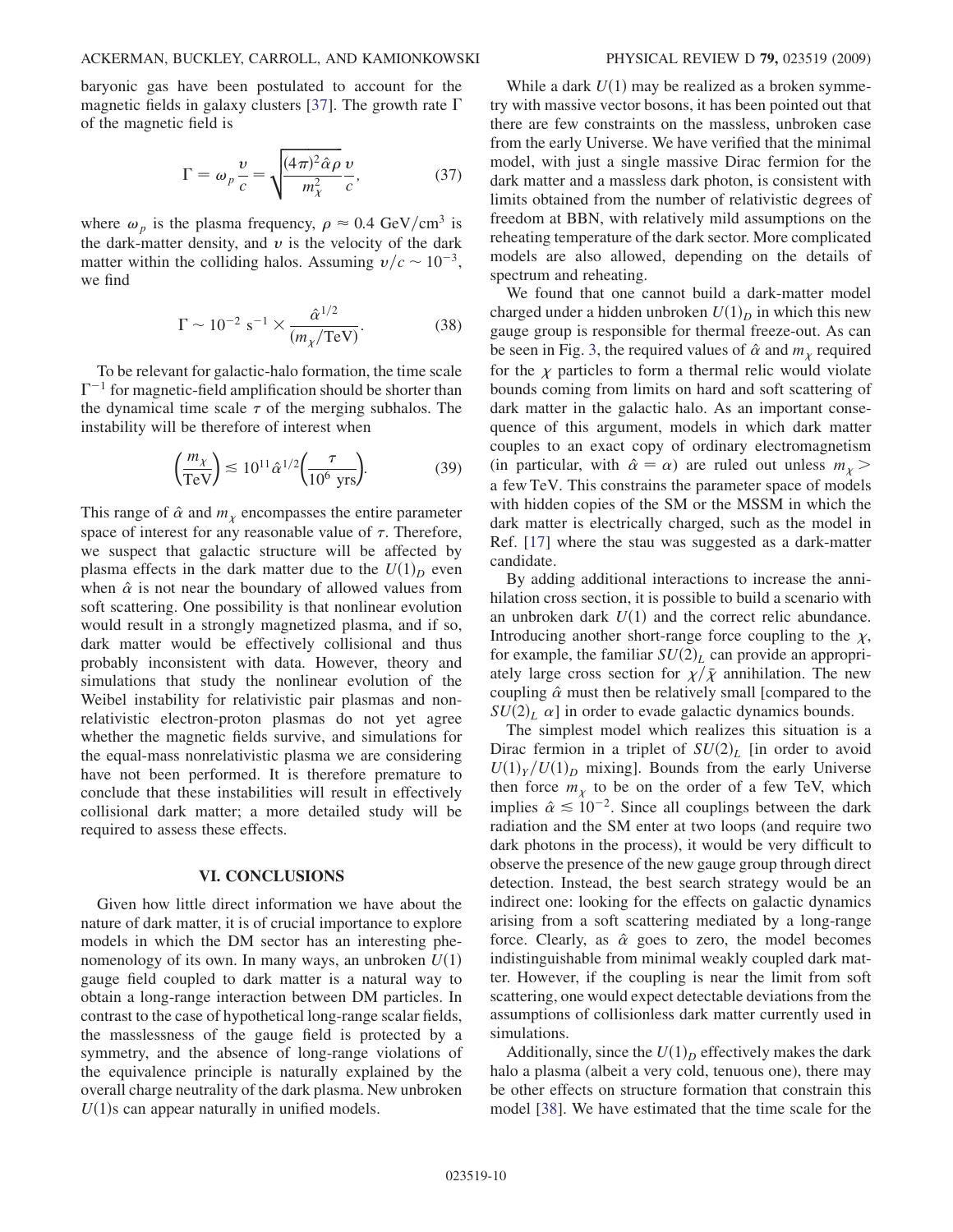<span id="page-10-0"></span>Weibel instability in our model is short compared to relevant time scales for galactic dynamics. If this instability has a dramatic effect when subhalos collide during the assembly of a galactic halo, our  $U(1)_D$  could be excluded for the entire range of interesting parameters. Further work is required before we reliably understand the quantitative effects of such instabilities on galactic dynamics.

This work opens a window to new phenomenological possibilities within the dark sector. One avenue for further investigation would be the possibility of ''dark atoms,'' which would arise if there were two different stable species with dark charge, each with an asymmetry in the number density of positive and negative charges (with one balancing the other to maintain overall charge neutrality). From there, one is free to contemplate dark chemistry and beyond. Dark matter constitutes a large majority of the matter density of the Universe, and there is no reason to assume a priori that physics there is any less rich and interesting than that of ordinary matter.

# ACKNOWLEDGMENTS

We are very grateful to Sonny Mantry for collaboration in the early stages of this work, and to Jonathan Feng, George Field, Josh Frieman, Manoj Kaplinghat, Keith Lee, Arvind Rajaraman, and Mark Wise for helpful comments. This work was supported by Department of Energy Project No. DE-FG03-92-ER40701 and the Gordon and Betty Moore Foundation.

- [1] C. Amsler et al. (Particle Data Group), Phys. Lett. B 667, 1 (2008).
- [2] G. Jungman, M. Kamionkowski, and K. Griest, Phys. Rep. 267, 195 (1996).
- [3] L. Bergstrom, Rep. Prog. Phys. **63**, 793 (2000).
- [4] G. Bertone, D. Hooper, and J. Silk, Phys. Rep. 405, 279 (2005).
- [5] G. Servant and T.M.P. Tait, Nucl. Phys. **B650**, 391 (2003); H. C. Cheng, J. L. Feng, and K. T. Matchev, Phys. Rev. Lett. 89, 211301 (2002); D. Hooper and S. Profumo, Phys. Rep. 453, 29 (2007).
- [6] D. N. Spergel and P. J. Steinhardt, Phys. Rev. Lett. 84, 3760 (2000); M. Kaplinghat, L. Knox, and M. S. Turner, Phys. Rev. Lett. 85, 3335 (2000); A. Tasitsiomi, Int. J. Mod. Phys. D 12, 1157 (2003).
- [7] B. D. Wandelt, R. Dave, G. R. Farrar, P. C. McGuire, D. N. Spergel, and P.J. Steinhardt, arXiv:astro-ph/0006344.
- [8] J.A. Frieman and B.A. Gradwohl, Phys. Rev. Lett. 67, 2926 (1991); B. A. Gradwohl and J. A. Frieman, Astrophys. J. 398, 407 (1992); G. W. Anderson and S. M. Carroll, arXiv:astro-ph/9711288; S. M. Carroll, Phys. Rev. Lett. 81, 3067 (1998); G. R. Farrar and P. J. E. Peebles, Astrophys. J. 604, 1 (2004); S. S. Gubser and P. J. E. Peebles, Phys. Rev. D 70, 123511 (2004); 70, 123510 (2004); O. Bertolami and J. Paramos, Phys. Rev. D 71, 023521 (2005); A. Nusser, S. S. Gubser, and P. J. E. Peebles, Phys. Rev. D 71, 083505 (2005); R. Bean, E. E. Flanagan, and M. Trodden, Phys. Rev. D 78, 023009 (2008); M. Kesden and M. Kamionkowski, Phys. Rev. D 74, 083007 (2006); Phys. Rev. Lett. 97, 131303 (2006); J. Bovy and G. R. Farrar, arXiv:0807.3060; S. M. Carroll, S. Mantry, M.J. Ramsey-Musolf, and C.W. Stubbs, arXiv:0807.4363.
- [9] D. Hooper and K. M. Zurek, Phys. Rev. D 77, 087302 (2008).
- [10] A. De Rujula, S.L. Glashow, and U. Sarid, Nucl. Phys. B333, 173 (1990).
- [11] B. Holdom, Phys. Lett. **166B**, 196 (1986).
- [12] S. Davidson, S. Hannestad, and G. Raffelt, J. High Energy Phys. 05 (2000) 003.
- [13] S. Dimopoulos, D. Eichler, R. Esmailzadeh, and G.D. Starkman, Phys. Rev. D 41, 2388 (1990).
- [14] L. Chuzhoy and E. W. Kolb, arXiv:0809.0436.
- [15] S. S. Gubser and P. J. E. Peebles, Phys. Rev. D **70**, 123510 (2004).
- [16] J.L. Feng and J. Kumar, Phys. Rev. Lett. **101**, 231301 (2008).
- [17] J.L. Feng, H. Tu, and H.B. Yu, J. Cosmol. Astropart. Phys. 10 (2008) 043.
- [18] B. A. Dobrescu, Phys. Rev. Lett. **94**, 151802 (2005).
- [19] M. Pospelov, A. Ritz, and M.B. Voloshin, Phys. Lett. B 662, 53 (2008).
- [20] D. V. Ahluwalia, C. Y. Lee, D. Schritt, and T. F. Watson, arXiv:0712.4190.
- [21] L. B. Okun, Zh. Eksp. Teor. Fiz. 83, 892 (1982) [Sov. Phys. JETP 56, 502 (1982)].
- [22] E. Kolb and M. S. Turner, The Early Universe (Addison-Wesley, Reading, MA, 1990).
- [23] R. H. Cyburt, B. D. Fields, K. A. Olive, and E. Skillman, Astropart. Phys. 23, 313 (2005).
- [24] T.L. Smith, E. Pierpaoli, and M. Kamionkowski, Phys. Rev. Lett. 97, 021301 (2006).
- [25] J. Hisano, S. Matsumoto, M. M. Nojiri, and O. Saito, Phys. Rev. D 71, 063528 (2005); M. Cirelli, A. Strumia, and M. Tamburini, Nucl. Phys. B787, 152 (2007); M. Cirelli, M. Kadastik, M. Raidal, and A. Strumia, arXiv:0809.2409; N. Arkani-Hamed, D. P. Finkbeiner, T. Slatyer, and N. Weiner, arXiv:0810.0713; M. Pospelov and A. Ritz, arXiv:0810.1502 [Nucl. Phys. B (to be published)].
- [26] M. Kamionkowski and S. Profumo, Phys. Rev. Lett. 101, 261301 (2008).
- [27] J. Miralda-Escude, arXiv:astro-ph/0002050.
- [28] R. Dave, D. N. Spergel, P. J. Steinhardt, and B. D. Wandelt, Astrophys. J. 547, 574 (2001).
- [29] N. Yoshida, V. Springel, S. D. M. White, and G. Tormen, arXiv:astro-ph/0006134.